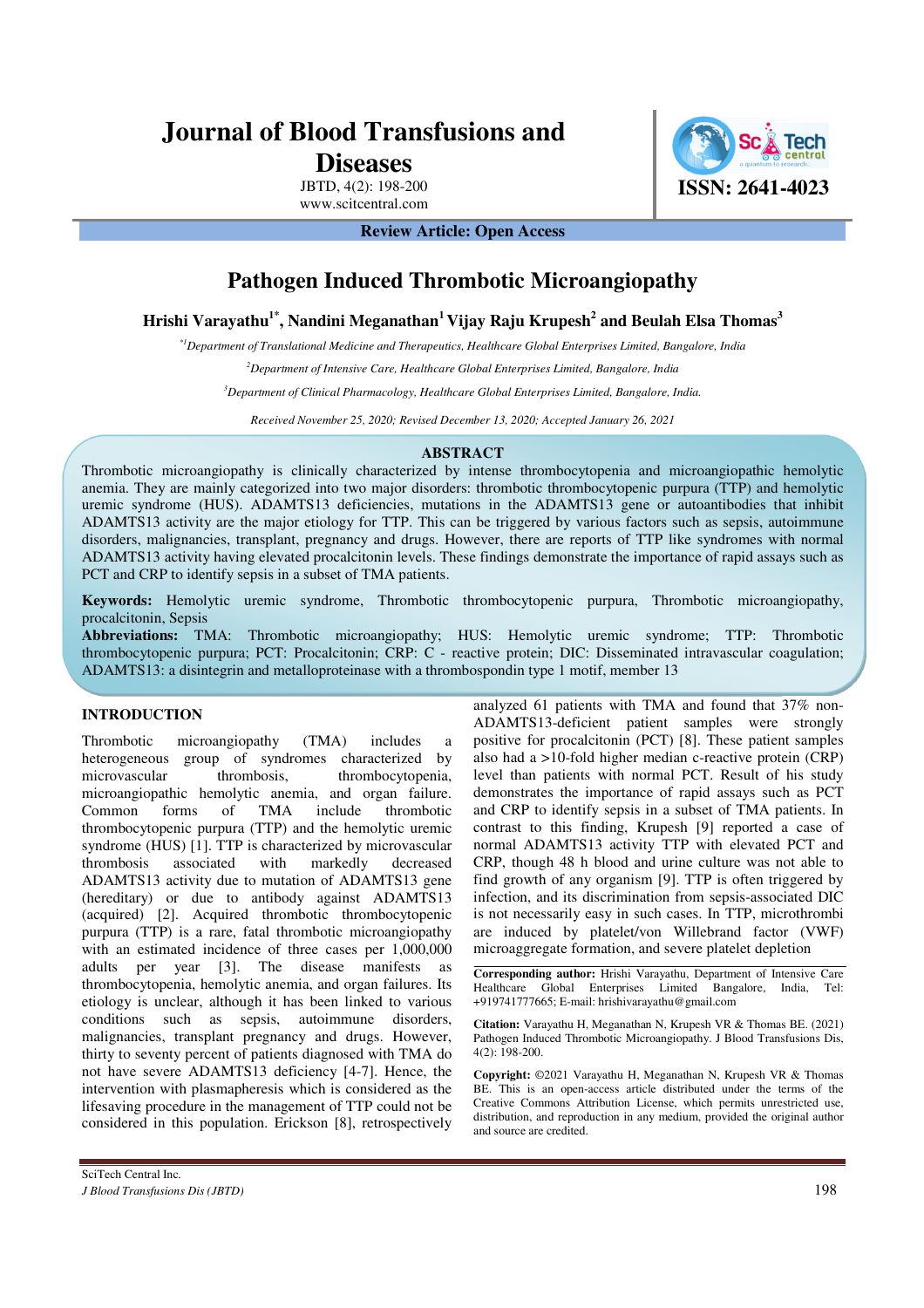is the major characteristic [10]. Common features of TTP consist of thrombocytopenia, MAHA, fluctuating neurological signs, renal impairment, and fever. Since the incidence is far less than that of DIC, TTP is often initially diagnosed as DIC in sepsis patients [11]. Therefore, the need for a prompt diagnostic criterion for differentiating TTP with other TTP like syndrome is very essential **(Table 1)**.

**Table 1.** Etiological Factors.

| <b>Etiological factors</b> |                           |
|----------------------------|---------------------------|
| Pathogens                  | viruses; bacteria; fungi; |
|                            | rickettsia; parasites     |
| Pregnancy                  | preeclampsia; abruptio    |
|                            | placenta; amniotic fluid  |
|                            | embolism                  |
| Malignancies               | Gastric cancer, breast    |
|                            | cancer, lung cancer       |
| Autoimmune disorders       | systemic lupus            |
|                            | erythematosus (SLE),      |
|                            | antiphospholipid antibody |
|                            | syndrome (APS)            |
|                            | Bone marrow transplant,   |
| Transplant                 | liver transplant, kidney  |
|                            | transplant                |
| Drugs                      | Cyclosporine, Mitomycin   |
|                            | C. Gemcitabine            |
|                            | (cumulative dose          |
|                            | dependent), anti - VEGF   |
|                            | antibodies, quinine,      |
|                            | ticlopidine, clopidogrel  |
|                            | (immune mediated)         |
|                            |                           |

#### **PATHOGEN INDUCED TTP**

In an analysis done by Oklahoma registry, they identified 98 patients of TTP with 41 different infectious etiologies. The types of infections were diverse; 31 different bacteria, six different viruses, and four different fungi were identified [12]. TC Nguyen et al has reported that patients with severe sepsis revealed reduced ADAMTS-13 activity and the deficiency correlated with severity of thrombocytopenia and plasma level of interleukin-6 (IL-6) [13]. Pathogens can directly inhibit ADAMTS-13 and allows large complexes of the clotting protein known as von Willebrand factor to circulate in the blood, resulting in platelet clotting and the

destruction of red blood cells. However, there exists a subset of TMA patients with normal ADAMTS13 activity. This remains a heterogeneous group of patients in which the appropriate treatment is not well understood. According to the study of Erickson [8] 11 of 30 (37%) non-ADAMTS13 deficient patient samples were strongly positive for Procalcitonin. In addition to indicating the presence of a bacterial infection, their data reveals that elevated PCT in TMA is also associated with a low likelihood of ADAMTS13 deficiency. This finding further supports the observation that TMA with severe deficiency of ADAMTS13 is clinically and pathologically distinct from TMA with normal ADAMTS13 activity. Since TTP is a rare disease, the numbers of available literatures are very limited and it is difficult to decide treatment for these patients especially when they have a normal ADAMTS13 level.

CRP is another biomarker used for inflammation, which is also used along with other procalcitonin in sepsis. Study found out 80% of the TMA patients with elevated CRP which includes both ADAMTS13 deficient and normal group. This further supports the importance of inflammation in the pathogenesis of many forms of TMA.

### **CONCLUSION**

Diagnosis and management of TTP is very difficult if ADAMTS13 is normal. Plasmapheresis is not indicated in those conditions. Preliminary data suggests that procalcitonin and CRP can help in identifying the subset of TTP which is due to septic inflammation. Therefore, it is important to check these biomarkers in advanced large-scale researches on this topic.

#### **REFERENCES**

- 1. Sadler JE (2008) Von Willebrand factor, ADAMTS13, and thrombotic thrombocytopenic purpura. Blood 112(1): 11-18.
- 2. Chang JC (2018) TTP-like syndrome: Novel concept and molecular pathogenesis of endotheliopathyassociated vascular microthrombotic disease. Thromb J 16: 20.
- 3. Sravanthi MV, Kumaran SS, Sharma N, Bojanapally P (2020) A Rare Case of Acquired Thrombotic Thrombocytopenic Purpura Triggered by Acute Pancreatitis. Cureus 12(6): e8477.
- 4. Raife T, Atkinson B, Montgomery R, Vesely S, Friedman K (2004) Severe deficiency of VWF-cleaving protease (ADAMTS13) activity defines a distinct population of thrombotic microangiopathy patients. Transfusion 44: 146-150.
- 5. Veyradier A, Obert B, Houllier A, Meyer D, Girma JP (2001) Specific von Willebrand factor-cleaving protease in thrombotic microangiopathies: A study of 111 cases. Blood 98: 1765-1772.